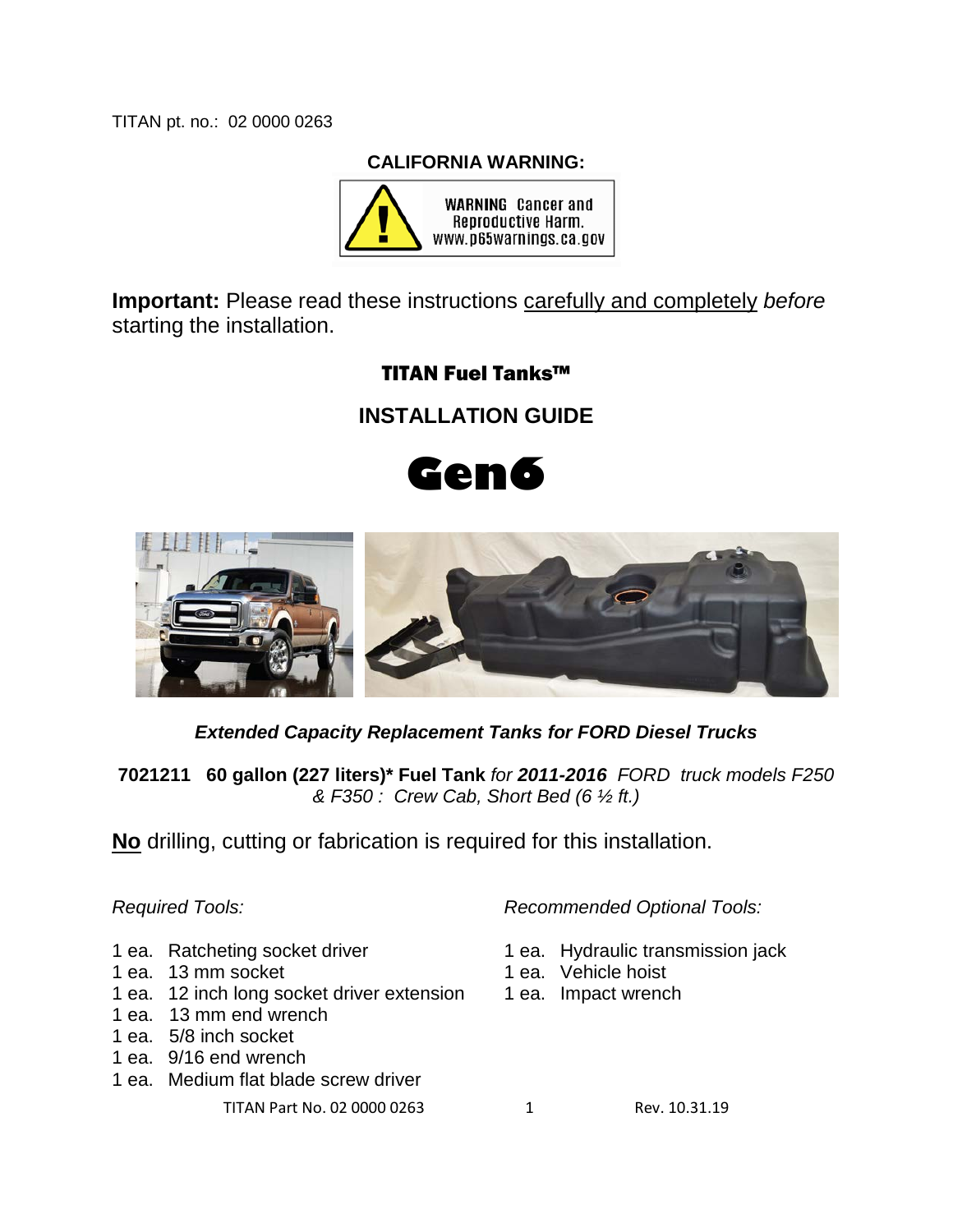- 1 ea. Large flat blade screw driver or punch
- 1 ea. Needle nose pliers
- 1 ea. Torque wrench handle for socket
- 1 ea. Mallet or small hammer
- 1 ea. Razor blade or sharp bladed knife.

## **Generation 6**

### **Tank Body Identification:**



*Note: The tank body has the above identification on its bottom. Please check to be sure the tank is properly identified as the one to fit your vehicle.*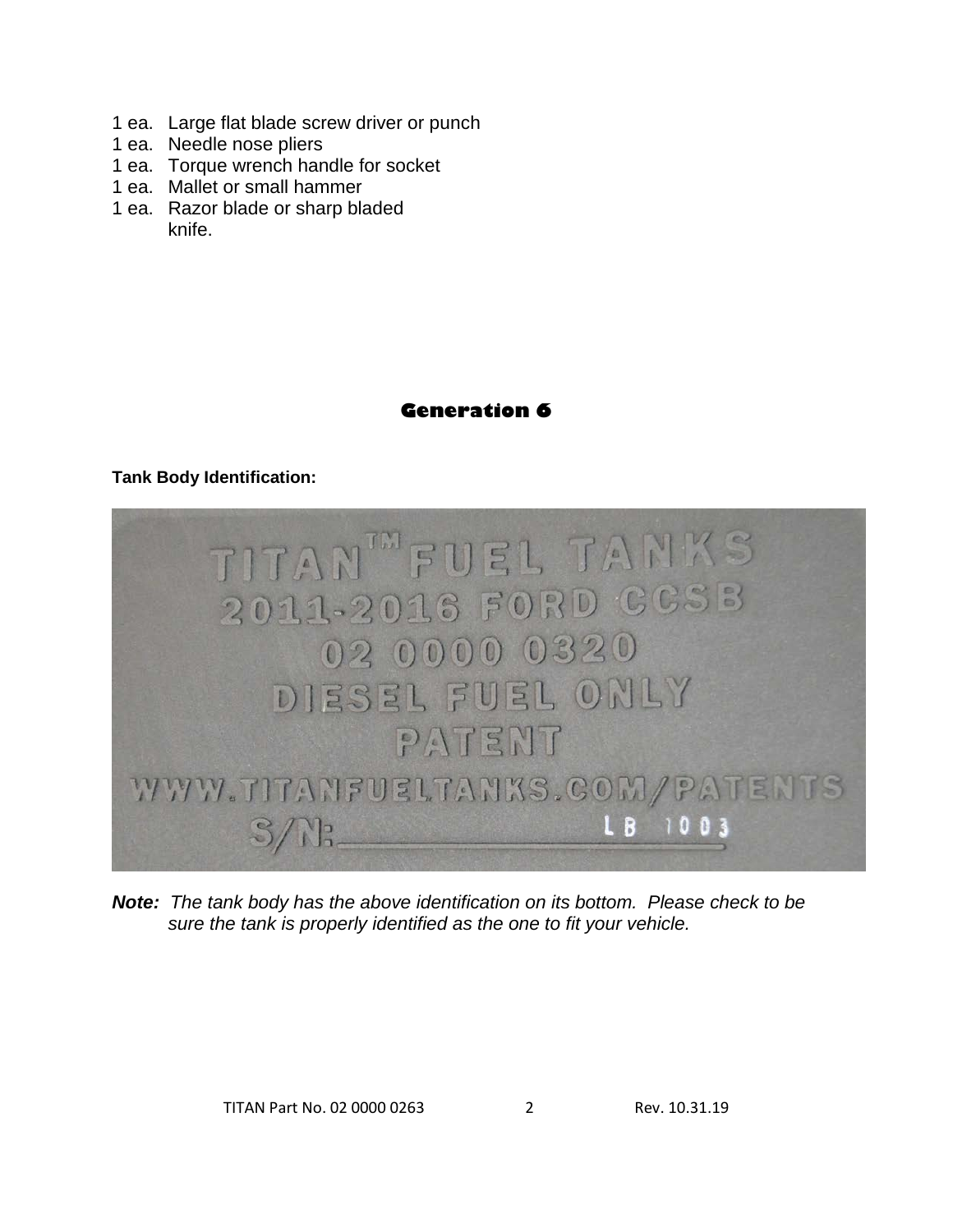

| Tank Body, with rollover valve &<br>1 ea. 02 0000 0320<br>$\frac{1}{2}$ " NPT x $\frac{3}{4}$ " x 90 elbow (installed in top of<br>1 ea. 02 0000 0112<br>tank by fill hose king nipple, extra in warranty<br>envelope) |  |
|------------------------------------------------------------------------------------------------------------------------------------------------------------------------------------------------------------------------|--|
|------------------------------------------------------------------------------------------------------------------------------------------------------------------------------------------------------------------------|--|

- **2** 1 ea. 02 0000 0197 TITAN Gen6 O-Ring (packaged in warranty envelope)
- **3** 1 ea. *Rear Tank Strap: 02 0117 0000 Long Strap*
- **4** 1 ea. *Front Tank Strap: 02 0117 0000 Short Strap*
- **5 & 6** 1 ea. 02 0118 0000 FORD, Front Tank Support Assembly, CC Short/Long Bed, 2011(Included complete in 22"x10"x4" box)

| TITAN Part No. 02 0000 0263 | Rev. 10.31.19 |
|-----------------------------|---------------|
|                             |               |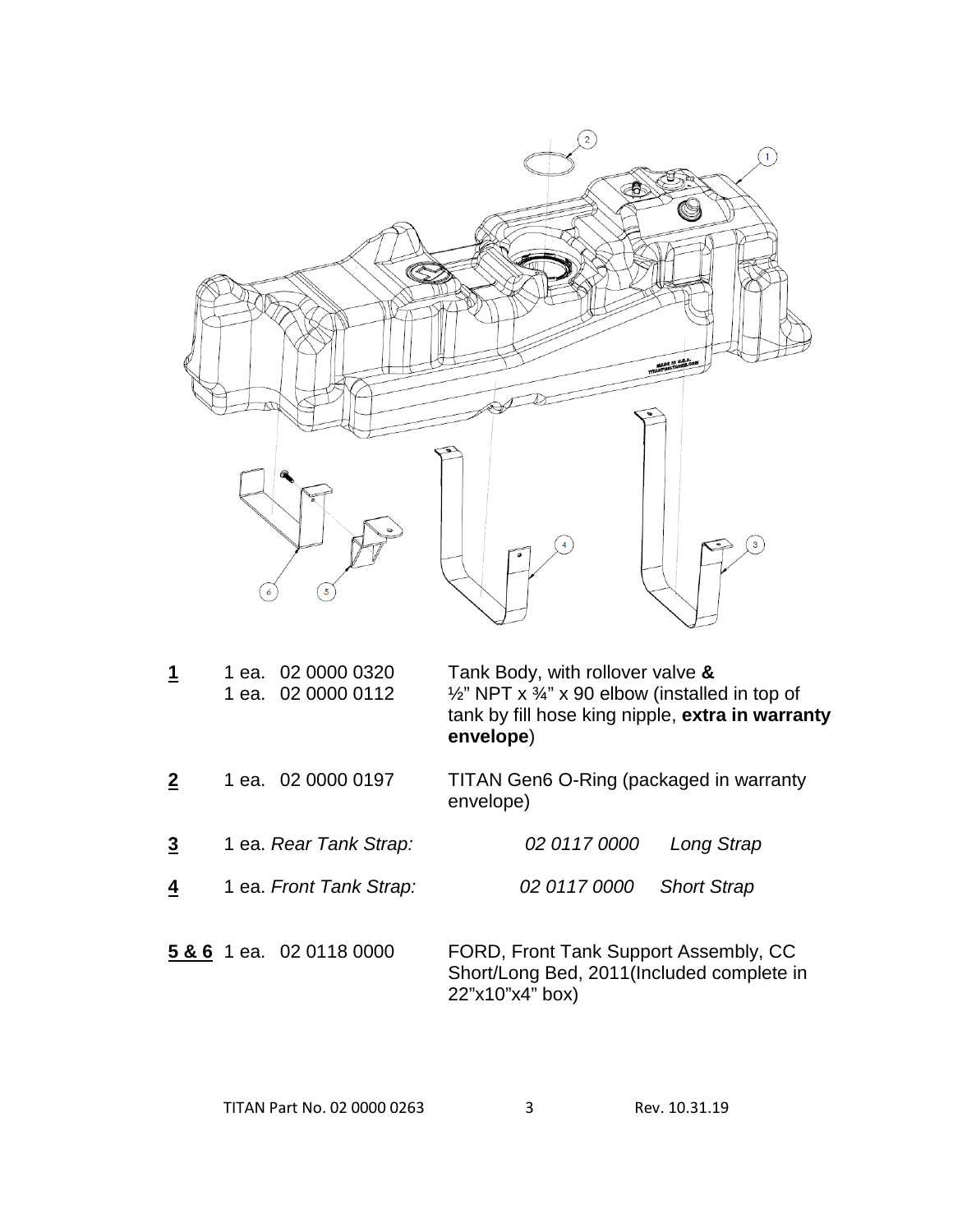| <b>SAFETY NOTICES</b>                                                                                                                                                                                                                                                                                                                              |
|----------------------------------------------------------------------------------------------------------------------------------------------------------------------------------------------------------------------------------------------------------------------------------------------------------------------------------------------------|
| • Be sure to read this entire Installation Guide before beginning the installation of the<br>new TITAN fuel tank or fuel system.                                                                                                                                                                                                                   |
| • At least a general automotive and mechanical knowledge is recommended to install<br>a new TITAN tank or fuel system.                                                                                                                                                                                                                             |
| • TITAN designs its products for use on stock, Original Equipment Manufacturer<br>(OEM) vehicles. TITAN cannot verify all aftermarket vehicle modifications. If the<br>intended vehicle has had modifications to the chassis, suspension, fuel system,<br>or cargo box please call TITAN Fuel Tanks <sup>™</sup> before starting the installation. |
| • Always wear safety glasses                                                                                                                                                                                                                                                                                                                       |
| • Only work in a well-ventilated area.                                                                                                                                                                                                                                                                                                             |
| • If any part of the installation requires lifting a heavy object, be sure to use proper<br>lifting techniques.                                                                                                                                                                                                                                    |
| • KEEP ANY OPEN FLAME OR HEAT SOURCE AWAY FROM THE<br><b>INSTALLATION AREA.</b>                                                                                                                                                                                                                                                                    |
|                                                                                                                                                                                                                                                                                                                                                    |

NOTE: **Take a moment and write the new TITAN™ Tank serial number in the back of this instruction booklet now. The serial number is found on the bottom of tank.**

*IMPORTANT NOTICE: Before installation, be sure to thoroughly inspect inside of the tank for ANY foreign debris!* 

# **I. Remove Original Equipment Tank**

**Step Description** 

1 Using best, safe practices, place the vehicle on a hoist that leaves the entire underside of the frame *unobstructed.*

TITAN Part No. 02 0000 0263 4 Rev. 10.31.19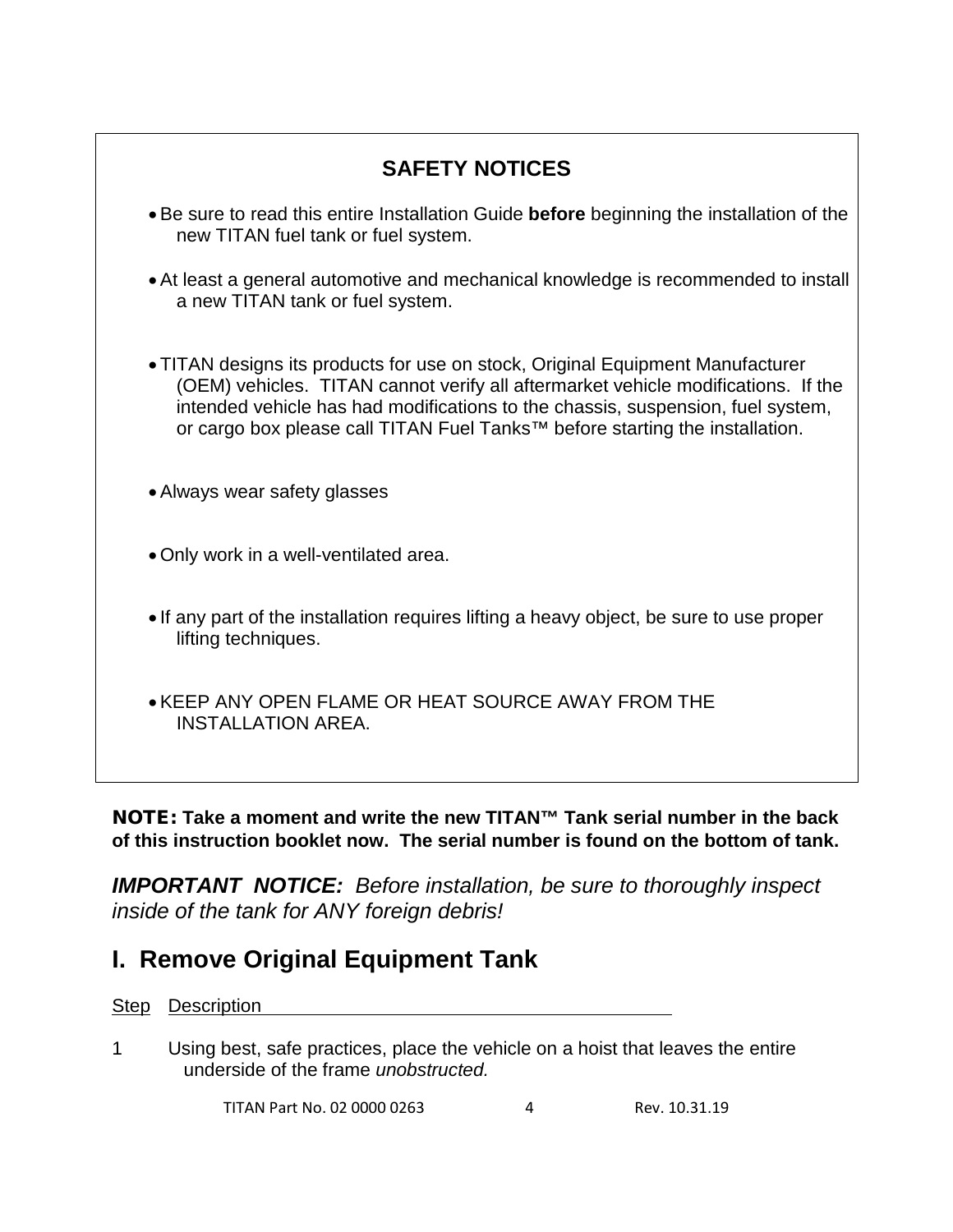- 2 Drain all the fuel from the original equipment tank using a TITAN Fuel Caddy or siphon.
- 3 Remove original equipment tank plastic side shield and bottom shield (if applicable) from vehicle.
- 4 Disconnect the 3/4" vent line hose and the larger fill hose from the fill neck, leaving them attached to the tank.
- 5 Disconnect fuel gauge electrical connection, feed line and return line from the sending unit.
- 6 Support the original equipment tank.
- 7 Loosen original equipment tank straps by undoing inside bolts first.
- 8 Remove the original equipment tank with its straps from the vehicle.
- 9 Remove original equipment "bumper bracket", located to the right of the front strap, (See Fig. 1) from vehicle.
- 10 Make sure the wiring harness and differential breather hose (if applicable) are securely fastened to the vehicle frame as the new tank will need to be positioned next to the frame for its entire length.
- 11 Use a mallet and screw driver or punch to loosen the hold-down ring on the sending unit by tapping it and turning it counter-clockwise (See Fig. 2). Remove the sending unit from the original equipment tank. Do NOT reuse factory O- Ring seal. Save the factory hold-down ring for use on the new TITAN tank.
- 12 Remove fill hose and vent line hose from original equipment tank, they will be installed the same way on the new tank.



(Fig. 1) Remove original equipment strap and (Fig. 2) Loosen hold-down ring on original "bumper bracket", shown here to the right-hand equipment tank by tapping counter-clockwise, "bumper bracket", shown here to the right-hand side of the front strap. The remove and lift out sending unit.

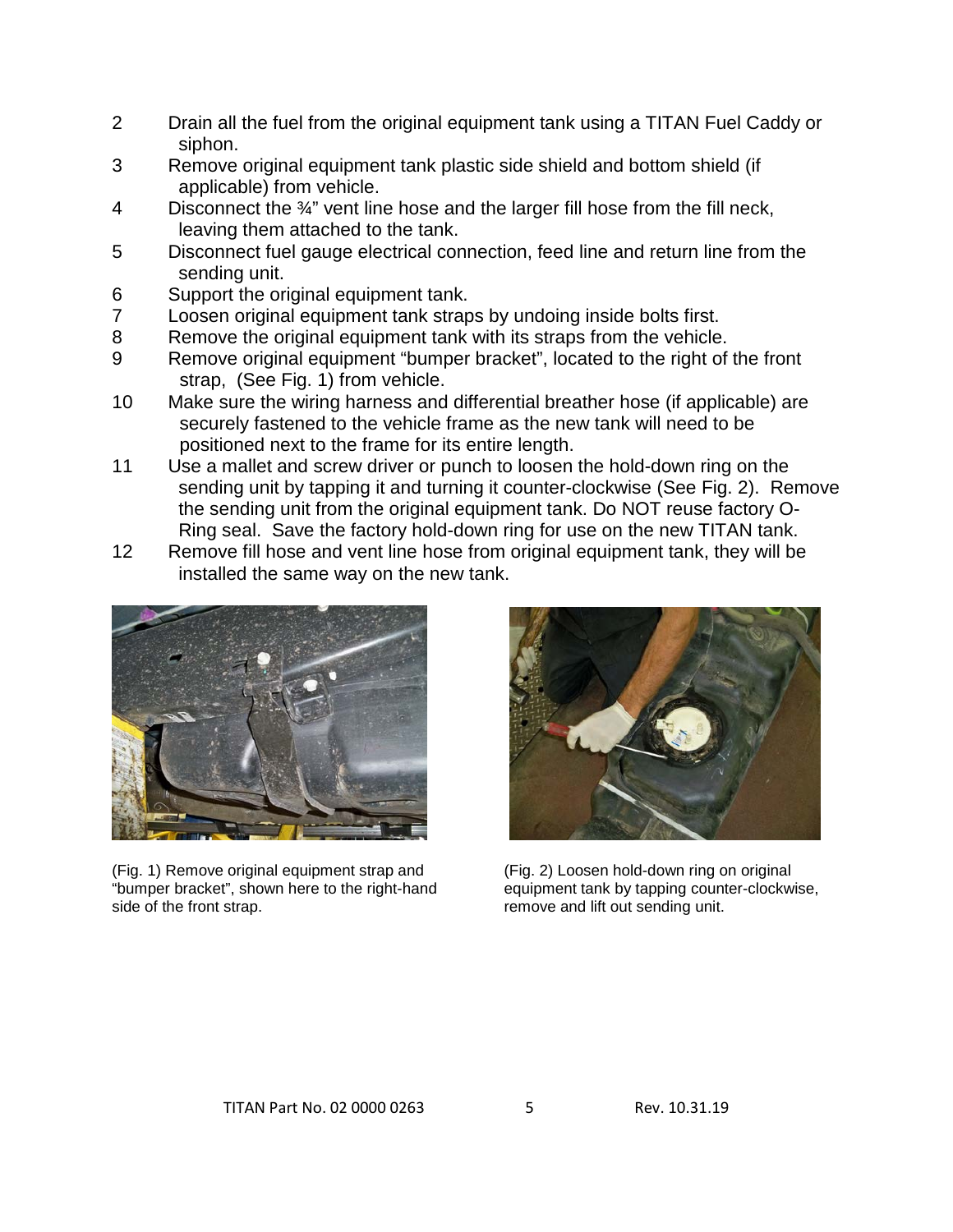# **II. Prepare Vehicle and Replacement Tank**

## Step Description

13 The new TITAN fuel tank comes with a new O-Ring to seal the sending unit. **The O-Ring is packaged in the envelope with the warranty registration.** Install the O-Ring as shown in Fig. 3.





(Fig. 3) O-Ring gasket shown installed correctly. (Fig. 4) Line the sending unit tab up with the

tab location arrow marking on the tank.

- 14 Carefully place the sending unit into the new TITAN tank. Make sure the O-ring gasket is placed properly under the sending unit to seal correctly. Before installing the sending unit into the TITAN Tank, BE SURE THE INSIDE OF THE TANK IS FREE OF DIRT OR DEBRIS OF ANY KIND.
- 15 After placing the sending unit into the tank on top of the O-ring gasket, rotate it until the sending unit tab is lined up with the tab location arrow marking on the tank's top (See Fig. 4).
- 16 Place the factory (OEM) hold-down ring on top of the sending unit and use a hammer and punch, or screw driver to tap the ring clockwise until it is fully seated and locked (See Fig. 5).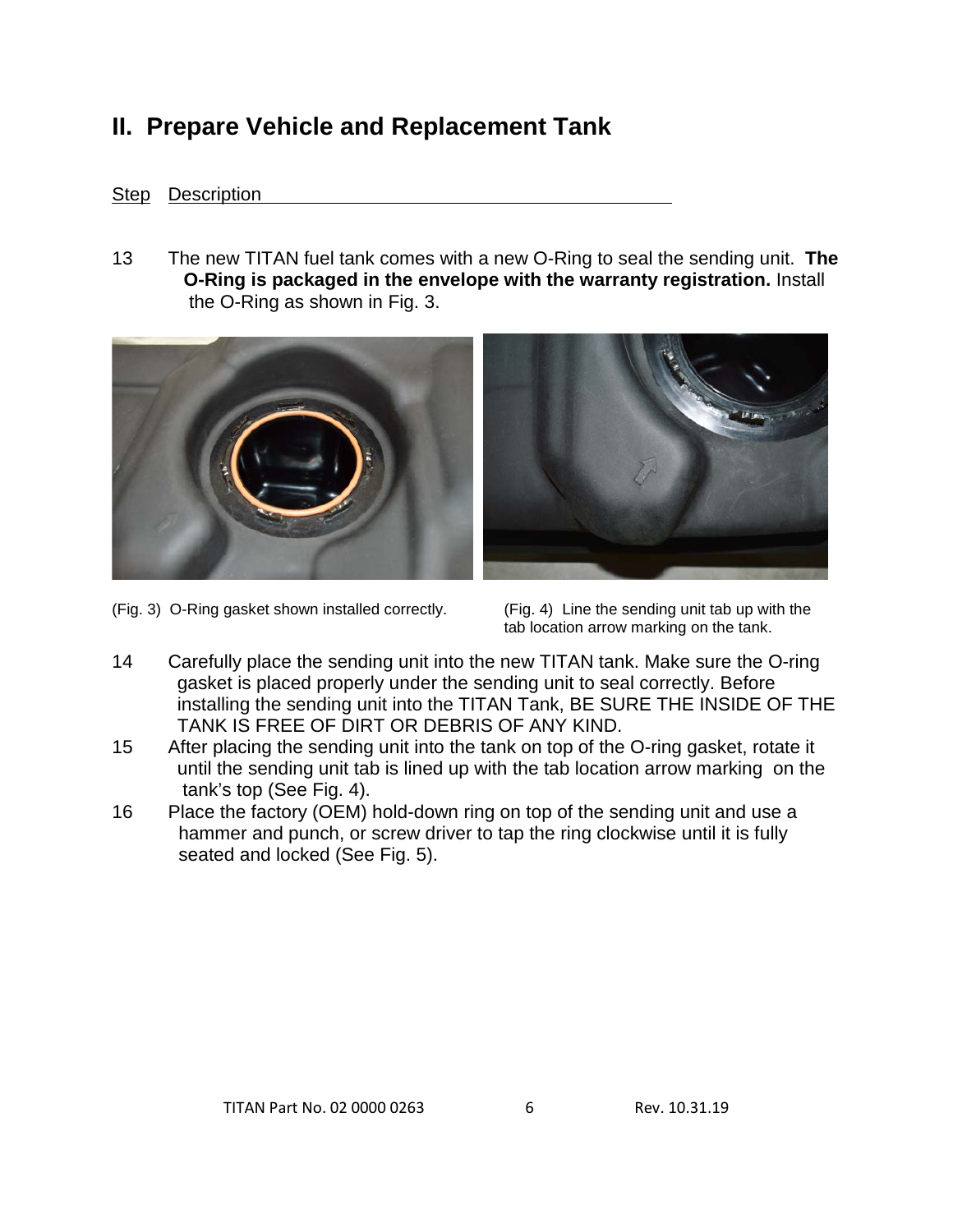

(Fig. 5) Using a hammer and punch, or screw driver (Fig. 6) Install fill and vent hoses from original to tighten the hold-down ring clockwise. equipment tank on TITAN tank as shown. Make



sure that 34" vent line is lined up with orientation mark on the tank.

17 Install the fill hose on the TITAN Tank King Nipple and the 3<sup>4</sup> vent line hose on the ¾" elbow which is installed on top of the tank. Be sure all clamps are tight (See Fig. 6).

# **III. Install Replacement Tank in Vehicle**

### Step Description

- 18 The TITAN tank straps will reuse the original equipment mounting bolts. Hang the outboard side of the straps first. The rear strap will attach to the underside of the frame and the front strap will attach to the outside. Start the stock bolt and make sure at least  $\frac{1}{2}$  of the thread is through. Leave the bolt loose.
- 19 Place tank on a transmission jack. Lift the tank high enough to reconnect the sending unit electrical connection, as well as both the return, and feed lines. Line the straps up with the strap indentations in the tank.
- 20 Once all connections are securely attached, lift the tank the rest of the way into place with the jack.
- 21 Attach the inboard sides of the straps. Tighten the bolt and bracket to factory specifications.
- 22 The "02 0118 0000 FORD, Front Tank Support Assembly" supports the front of the tank. It is made up of two major pieces: an upper and a lower. Hang the lower piece on the inside bottom lip of the vehicle's frame. Slide it toward the rear of the vehicle until it lines up with the closest cab mount. Loosen the bolt from the cab mount and complete installation of the upper piece as shown in Figs. 7-12. A short video showing the proper installation of the "Front Tank Support Assembly" can be viewed on TITAN's website at: <http://titanfueltanks.com/installation>entitled "Front Support on FORD Tanks".

TITAN Part No. 02 0000 0263 7 Rev. 10.31.19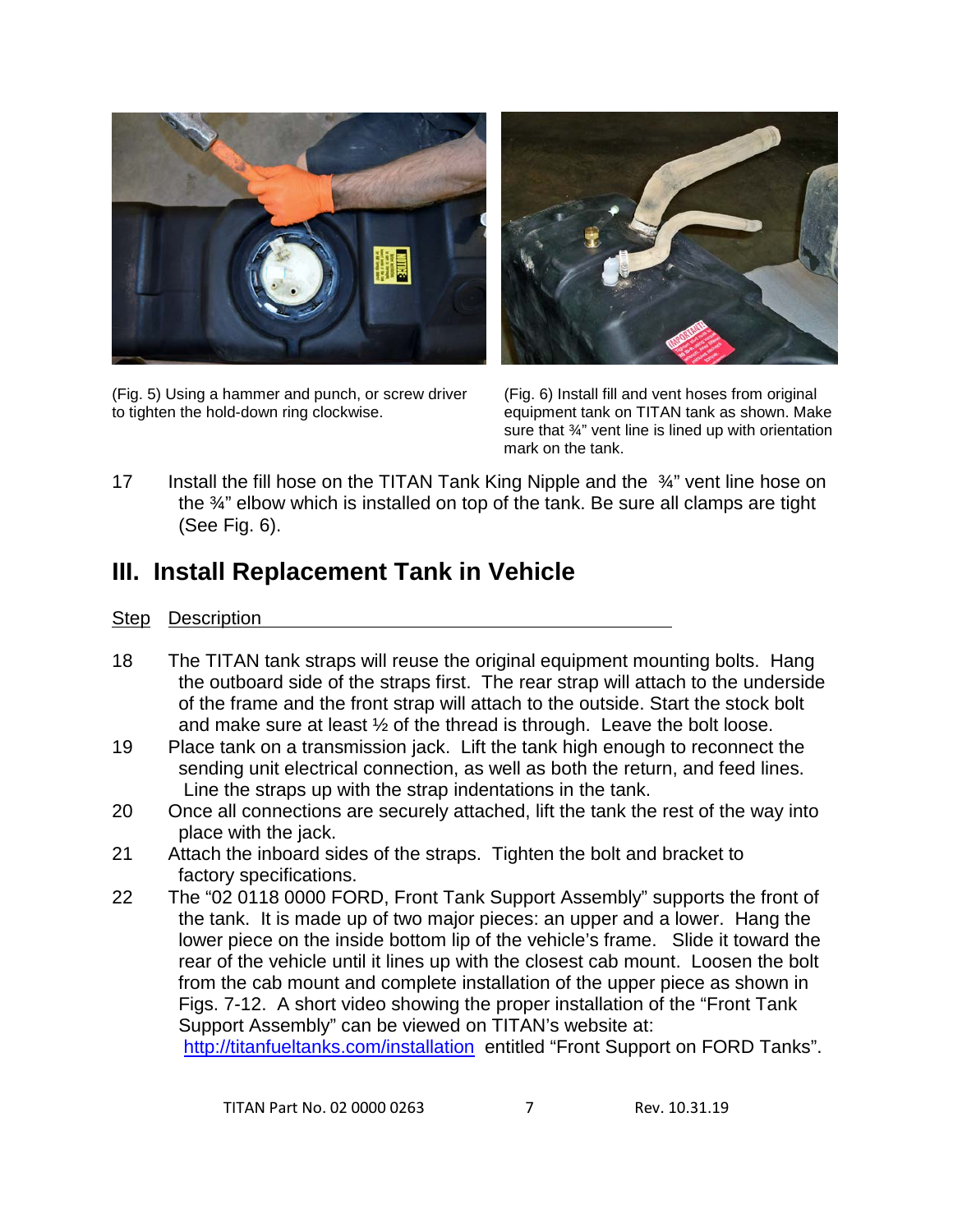

(Fig. 7) Hang lower piece of support assembly (Fig. 8) Place the supplied fender washer<br>on lower lip of vehicle frame and slide towards into the center of the rubber cab mount above on lower lip of vehicle frame and slide towards into the center of the rubber cab if the rear of vehicle until it lines up with cab mount. The upper piece of the assembly. the rear of vehicle until it lines up with cab mount.





(Fig. 9) Mount the upper piece of the assembly to (Fig. 10) Replace cab mount bolt with its existing the lower piece using bolt provided. washers and tighten to factory specification.



washers and tighten to factory specification.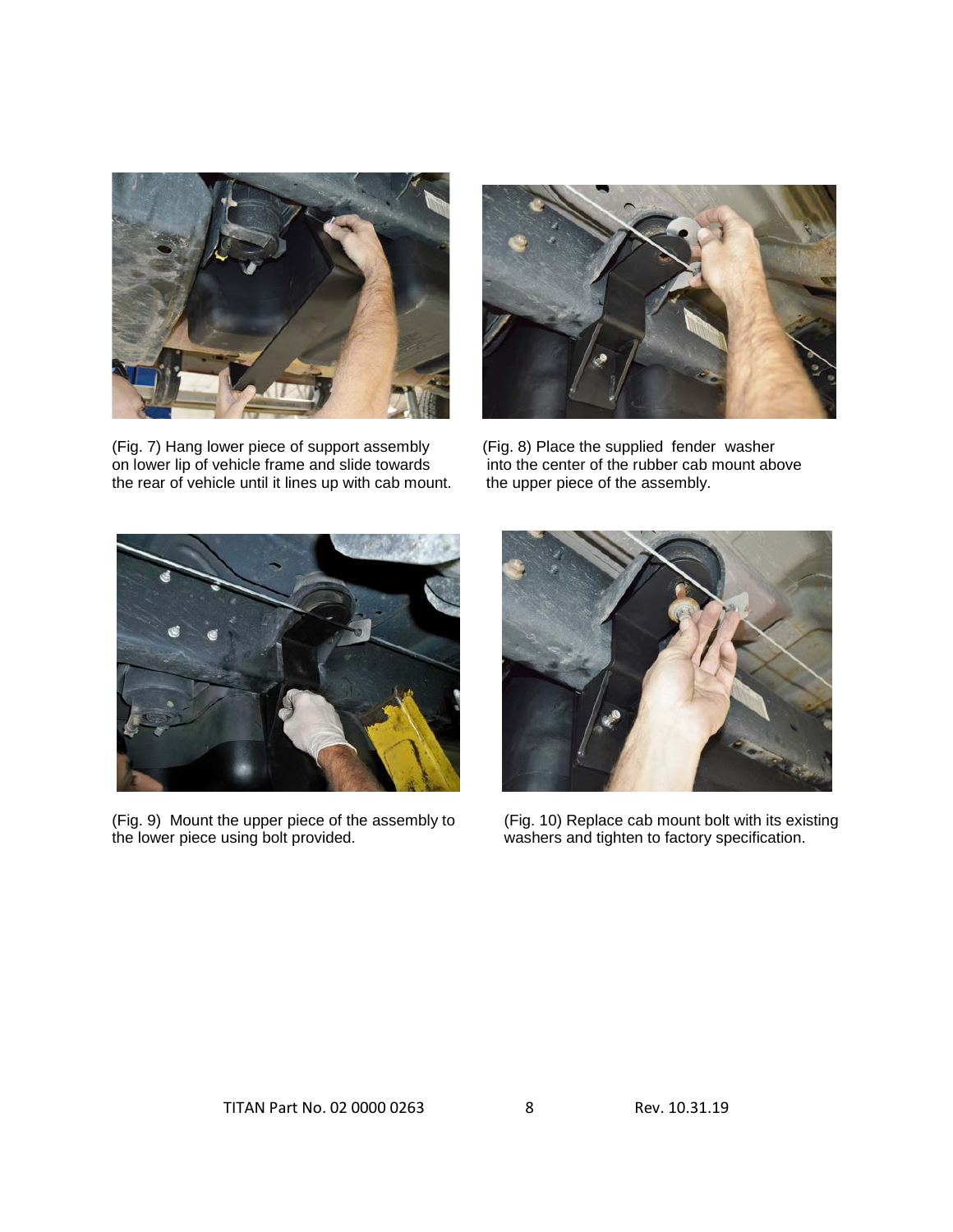



(Fig. 11) Completed front support installation and tank. (Fig. 12) Installed front support on tank.



Installation Complete!

- 23 Attach the fill hose and the vent line hose to the vehicle's filler neck as they were with the original equipment tank .
- 24 Make sure ALL mounting hardware, clamps, bolts, etc. are properly installed and TIGHT. Double check it.
- **25 Lower vehicle, fill tank with diesel fuel and check for leaks. IMPORTANT!**

TITAN Part No. 02 0000 0263 9 Rev. 10.31.19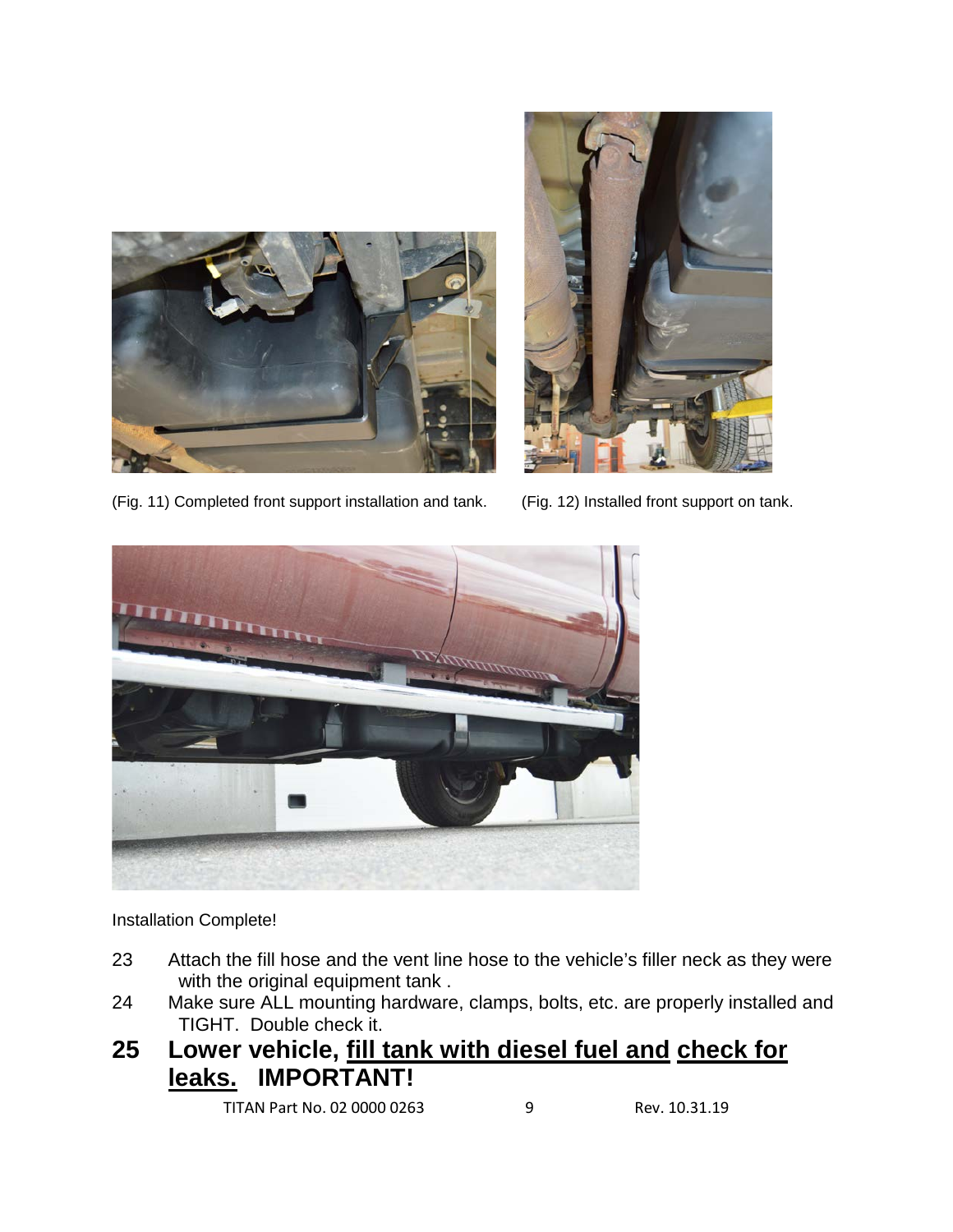

Underside view of TITAN 2011-2016 CC Short-Bed tank (7021211) installed.



Small indent mark on the bottom of the tank indicates the optimal spot for sump installation of an aftermarket "performance" fuel pump system.

## Go to TITAN's website to view video installation instructions and tips.

TITAN Part No. 02 0000 0263 10 Rev. 10.31.19